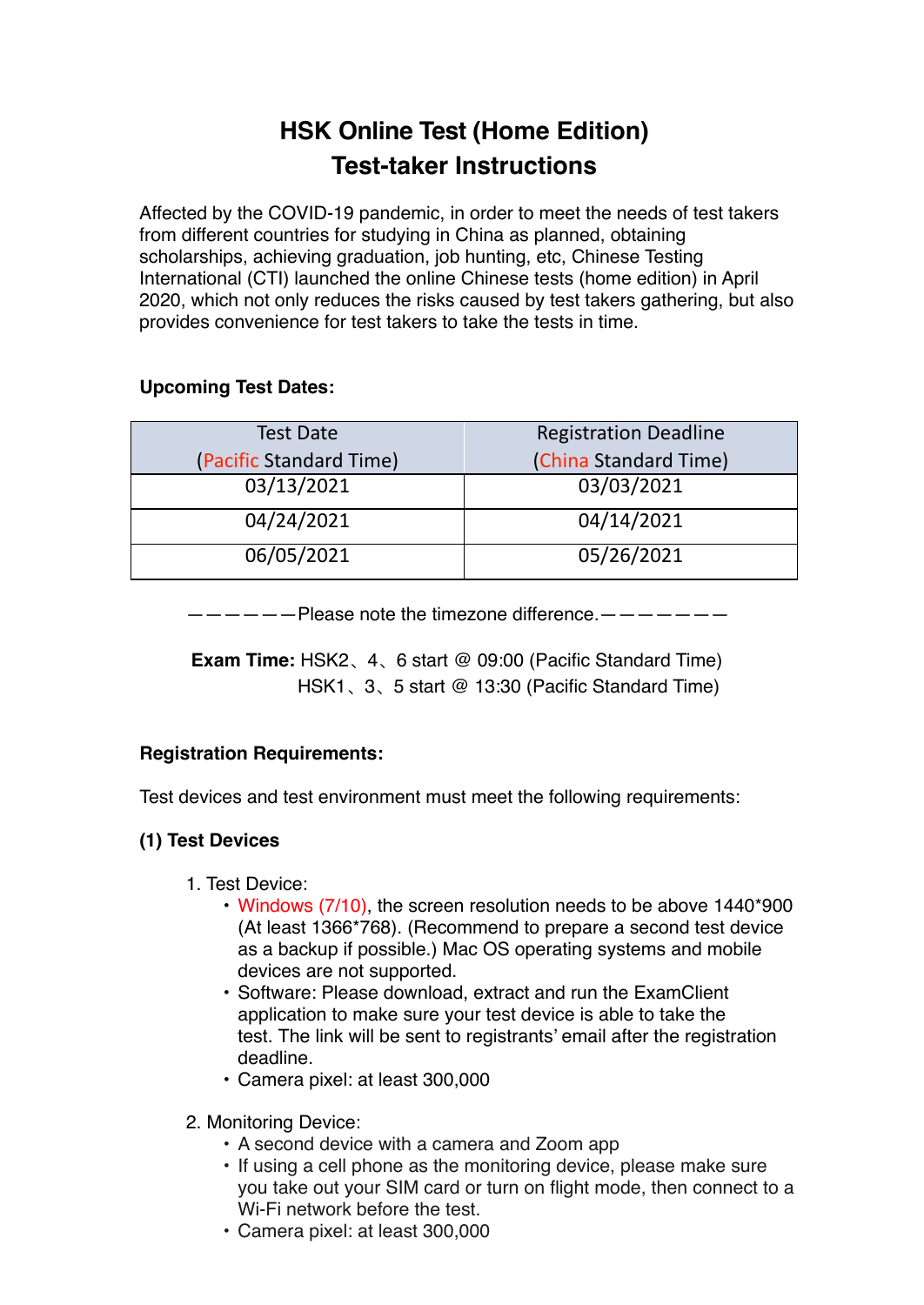- 3. Internet speed 150kb/s and above
- 4. Headphone: clear with good sound insulation

5. Test device and the Zoom device must be fully charged and functioning.

### (2) **Examination Environment:**

- The exam should be taken in a closed room where no one will disturb you. It is forbidden to take the exam in public areas such as parks, internet cafes, restaurants, etc.
- No one else is allowed to enter or leave the room during the exam.
- Test devices and keyboards must be placed on a desk.
- There must not have any prohibited items(books, other electronic devices, etc) in the exam room. If violating the test regulations, the test scores will be invalid.
- Paper and pencil are not needed and not allowed. Copying and recording any part of the exam with electronic equipment is also prohibited.

#### **Registration and Payment**

Please make sure:

- You are currently in the United States.
- All information are authentic and accurate
- Provide a recent ID photo (within 6 months)
- 1.If you would like to take your test with us, please click on this link to register <http://www.chinesetest.cn/getkdinfo.do?id=43559882>.
- 2. Please click this link to pay your test fees [\(https://form.jotform.com/nihaocac/](https://form.jotform.com/nihaocac/hsk-test-registration-2021) [hsk-test-registration-2021\)](https://form.jotform.com/nihaocac/hsk-test-registration-2021).
- 3.All test takers need to submit one test photo. On the test day, your photo will be used for identity verification on Zoom and facial recognition in the test system. And will be on your score report as well. If the test taker doesn't match with the photo provided, the test reservation will be canceled.

Picture requirements:

- taken within the last six months to reflect your current appearance
- do not wear a hat, hood, sunglasses, or any head covering, your full face must be visible.
- in color or black-white, prefer white background
- file format: jpg, jpeg
- file size: 20—200 KB

Picture example: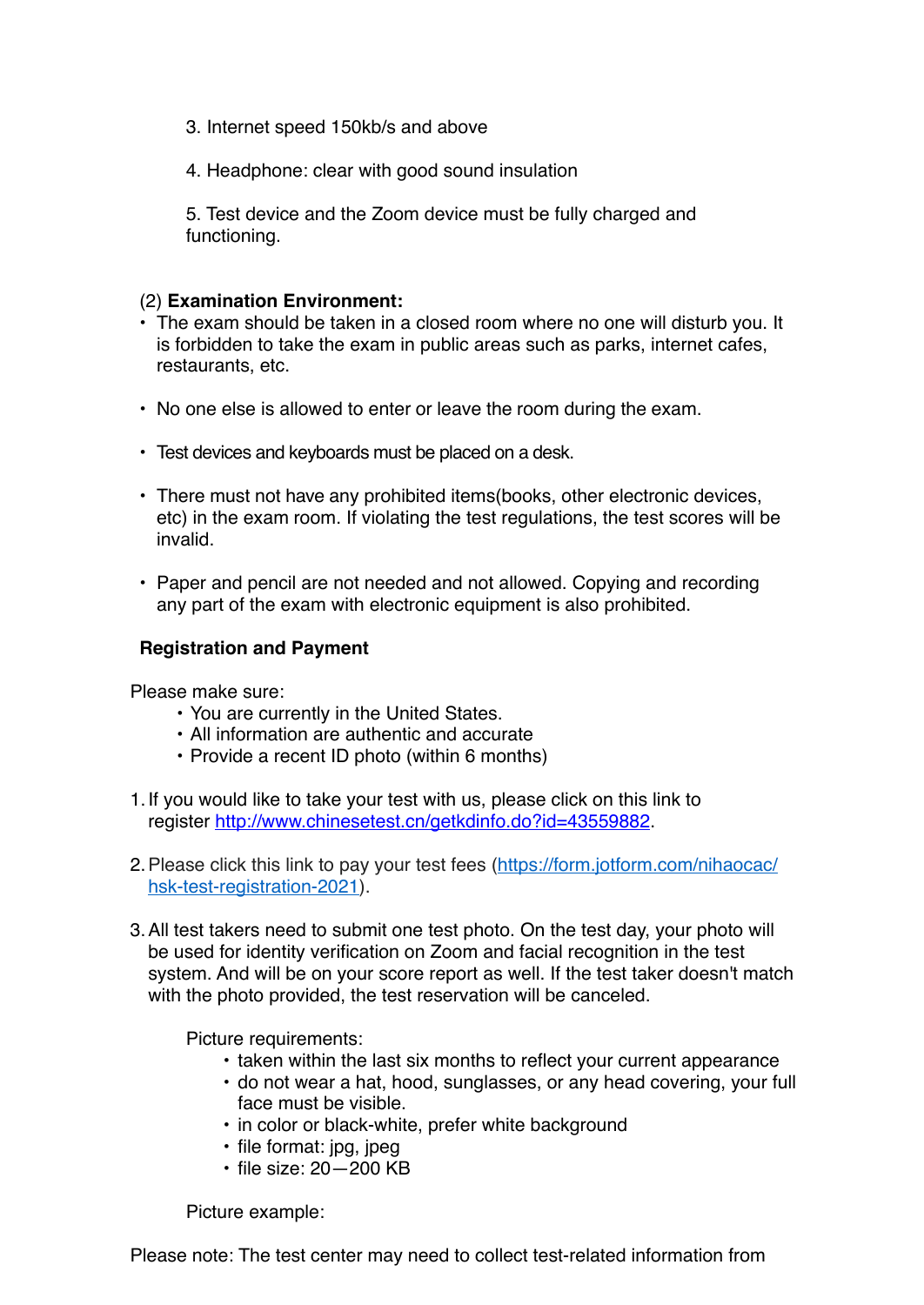

you, including: name, photo, ID, audio and video records taken during the exam. We will only use personal information permitted by law, for purposes such as maintaining exam security.

# **Preparation before the test**

1.Make sure your test devices and testing environment meet the remote testing requirements:

English Version:<http://www.chinesetest.cn/gonewcontent.do?id=44929423> Chinese Version:<http://www.chinesetest.cn/gonewcontent.do?id=44929416>

2. Download, unzip, and run the ExamClient (please check email for the download link). It is very important that you try the setting of the camera, headphones, and testing your internet speed before taking the test.

- 3. Trial Test
	- After you run the ExamClient, you will then be able to take the trial test to experience the testing system. Please note that each email address will only have one-time access, please change to a different email address if you would like to try again.
	- To exit the ExamClient, press Alt +Fn + F4, or click the exit button on the bottom right corner, the exiting code is: quit.
	- The trial test will be closed at least 12 hours before the test date.
	- (If you would like to do a self-evaluation before taking the real test, please check this website for test contact instruction and the sample test paper <http://www.chinesetest.cn/gosign.do?id=1&lid=0#> )
- 4. Your test admission ticket will be available 10 days before the test.
	- Please confirm your information on the test admission ticket, such as name, nationality, gender, and exam information, including test time, test center name, etc.
	- Please download the file and print it out. On the test date, test takers must present both the test admission ticket and a government-issued ID for verification. If wrong information or unmatched photos are presented on test date, test reservation will be canceled and test fees are not refundable.

5. We will host a preparation orientation on Zoom within one week before the test date, to assist test takers with setting up a valid testing position and answering any questions that you may have before the test.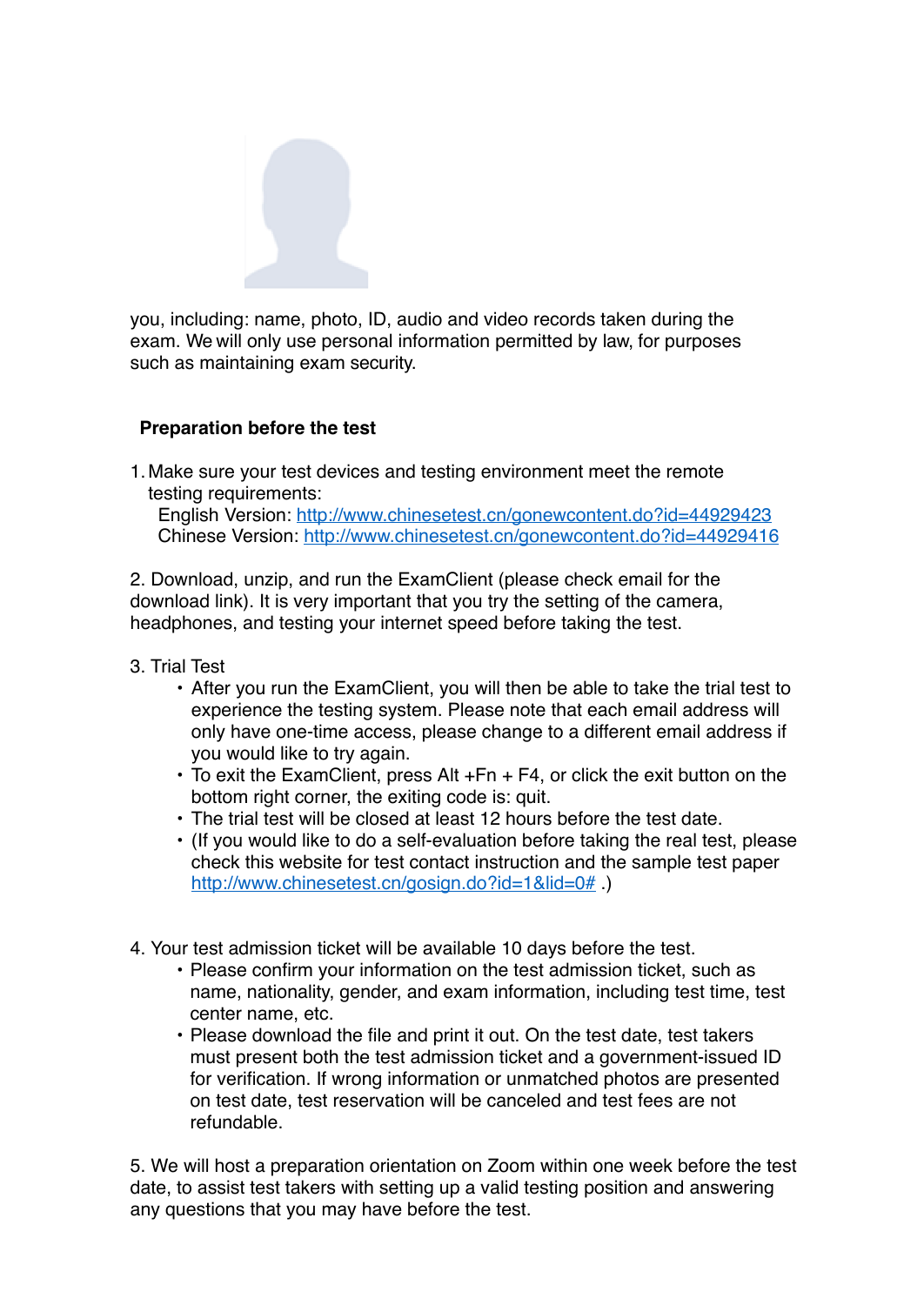# **On the Test Date:**

## **Processes before the test start time**

- 1. Attend the Zoom meeting one hour early for identity verification, environment check, test instructions and system login. Personal, equipment or network issues leading to lateness will be considered as test taker's responsibility.
- 2. Place the second device 1-2 meters or 3-6 feet on the left or right side of your testing seat or your back, where proctors can see the laptop screen and the test taker's head and hands.



- 3. Proctors will check your ID and test environment via Zoom.
- 4. Run the ExamClient at least 30 minutes before the start time
	- Test your camera, headphones, and network
	- Read and agree the exam rules.
	- Enter the exam by typing in the ticket number and password, a countdown will begin.

# **During the test**

- **1.** Remain quiet throughout the test. Please keep your cameras and microphone on but turn down the volume to make sure you have a quiet testing environment but can hear what the proctors say.
- **2.** If you have any questions during the test, please type in the Zoom Chat to contact with proctors without disturbing other test takers.
- **3.** Exam discipline
	- Remain in your seat until your test is submitted, unless you have permission from a proctor to stand up.
	- Stay in the range of cameras all the time.
	- Cheating will not be tolerated for any excuse, please do not do any behaviors that may be considered as cheating.
	- All listed regulations on "Administrative Measures on Violation of HSK Chinese Examination Regulations" are applicable to the Online Chinese Test (Home Edition), The CTI Headquarter and test centers maintain the rights of accountability after the test.